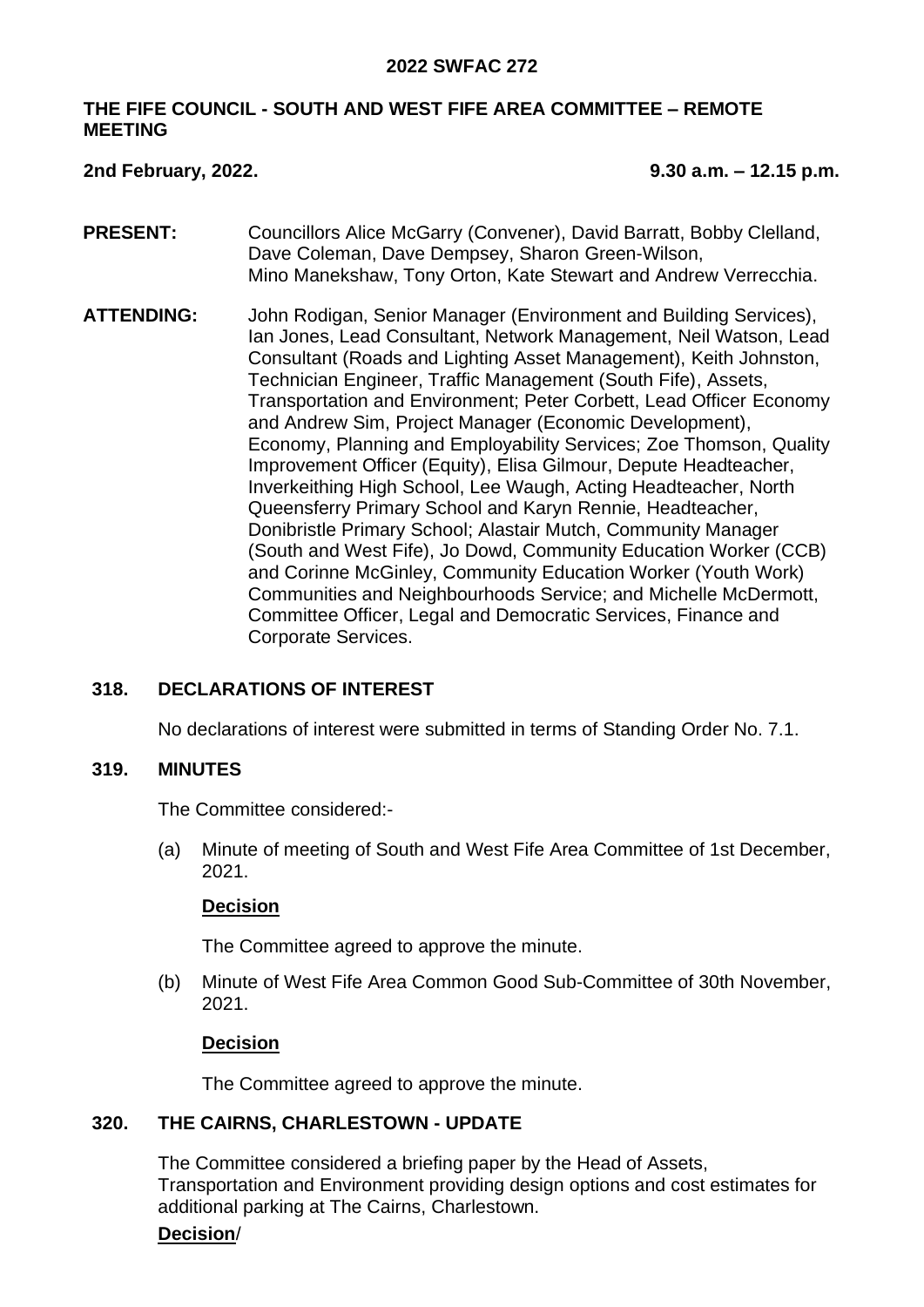# **Decision**

The Committee agreed that:-

- (1) consultation be undertaken with the residents at The Cairns, Charlestown on the two proposals, with costings, detailed in the briefing paper; and
- (2) that a further report be brought back to Committee following consultation with residents detailing the preferred option and providing information on the funding position.

# **321. LOCAL AREA ECONOMIC PROFILES (DECEMBER 2021)**

The Committee considered a report by the Head of Business and Employability Services providing members with an annual overview of the local economic profile for each of the seven local Committee areas using the latest available data.

### **Motion**

Councillor Dave Dempsey, seconded by Councillor Tony Orton, moved an additional recommendation as follows:-

"The Committee considers that the collation and presentation of data in this form is not the best use of officers' or members' time and asks that future reports focus on what needs to be decided and what needs to be achieved".

### Amendment

Councillor Alice McGarry, seconded by Councillor David Barratt, moved that the recommendations contained within the report be approved.

# Roll Call

# **For the Motion – 4 votes**

Councillors Dave Coleman, Dave Dempsey, Mino Manekshaw and Tony Orton.

# **For the Amendment – 6 votes**

Councillors David Barratt, Bobby Clelland, Sharon Green-Wilson, Alice McGarry, Kate Stewart and Andrew Verrecchia.

The Amendment was accordingly carried.

# **Decision**

The Committee:-

- (1) noted the contents of the report; and
- (2) recognised the ongoing economic impact and uncertainly resulting from the global Covid-19 pandemic and recent UK exit from the European Union.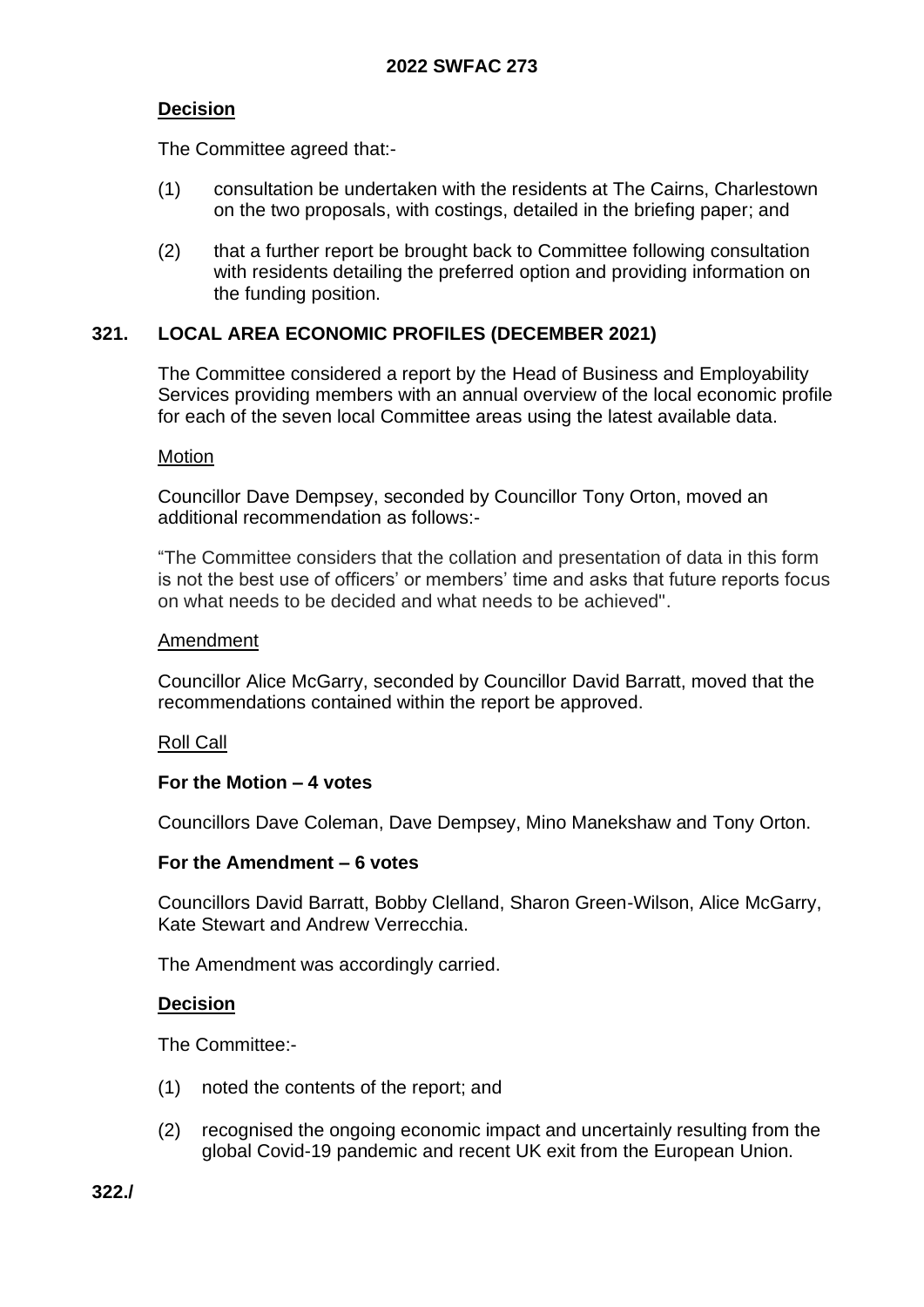# **2022 SWFAC 274**

# **322. GROUNDS MAINTENANCE SERVICE – DOMESTIC WASTE AND STREET CLEANSING SERVICE ANNUAL REVIEW 2021**

The Committee considered a report by the Head of Assets, Transportation and Environment updating members on the performance of grounds maintenance, domestic waste collection and street cleaning services in 2021. The report also provided information on the management changes in these services and identified how community-led decision making would shape operational delivery in the future.

# **Decision**

The Committee:-

- (1) noted the extraordinary challenges faced in the delivery of grounds maintenance, domestic waste collection and street cleansing services in 2021;
- (2) noted the structural and organisational measures that had been taken to improve service delivery;
- (3) noted the new decentralised way of working which would deliver local priorities and help communities shape their environment; and
- (4) wished to record their appreciation and thanks to all the staff and voluntary organisations involved in delivering the services throughout the year.

*The meeting adjourned at 10.50 a.m. and reconvened at 11.00 a.m.*

# **323. PUPIL EQUITY FUND**

The Committee considered a report by the Executive Director (Education and Children's Services) outlining the progress of the Pupil Equity Fund by updating members on the work of schools in their practice to address the challenge of Closing the Poverty Related Attainment Gap. The report also presented an overview of the rationale, implementation and impact, to date, of the Pupil Equity Fund within schools across the South West Committee Area.

# **Decision**

The Committee agreed to:-

- (1) note the contents of the report;
- (2) note the aim of the interventions;
- (3) note the work of schools in developing their practice to address the challenge of Closing the Poverty Related Attainment Gap; and
- (4) link directly with individual schools for further information as required.

**324./**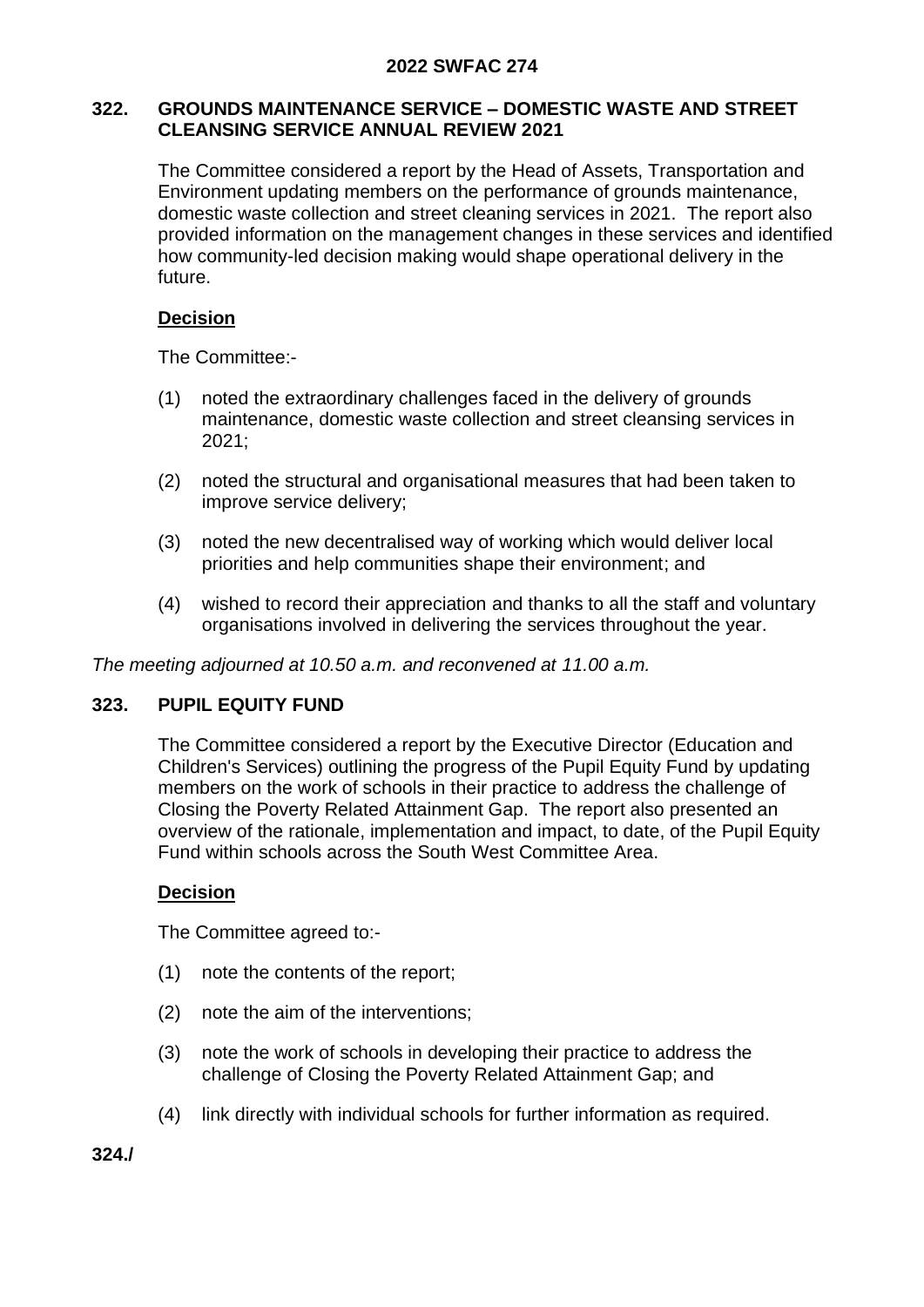# **324. AREA ROADS PROGRAMME 2022-23**

The Committee considered a report by the Head of Assets, Transportation and Environment seeking approval of the projects for inclusion in the 2022-23 Area Roads Programme for the South and West Fife Committee area.

### **Decision**

The Committee:-

- (1) approved the report and Appendices 1 and 2;
- (2) approved Appendix 3 noting the removal of the A921 Chapel Place, Inverkeithing pedestrian crossing Category 2 scheme and the addition of the A907 Gowkhall to Carnock footway Category 2 scheme;
- (3) delegated authority to the Head of Assets, Transportation and Environment to manage the lists of Category 1 and 2 projects in line with the available resources/funding as the programme developed, in consultation with the Area Convener, Vice-Convener and members in the Wards affected; and
- (4) noted Appendices 4 and 5.

# **325. SUPPORTING THE LOCAL COMMUNITY PLAN - LOCAL COMMUNITY PLANNING BUDGET REQUEST - REPLACEMENT OF ROOF ON ALLOA AND DISTRICT RIFLE CLUB, KINCARDINE COMMUNITY CENTRE ANNEXE**

The Committee considered a report by the Head of Communities and Neighbourhoods Service seeking agreement for a contribution from the Local Community Planning Budget for roof repairs for the annexe in Kincardine Community Centre used by Alloa and District Rifle Club.

# **Decision**

The Committee agreed to an allocation of £8,000 from the Local Community Planning Budget 2021/22.

### **326. SOUTH AND WEST FIFE AREA LOCAL COMMUNITY PLAN - "PLAN4SOUTH & WEST FIFE AND COMMUNITY LEARNING AND DEVELOPMENT" - UPDATE**

The Committee considered a report by the Head of Communities and Neighbourhoods Service updating members on progress and changes made to the Local Community Plan (LCP) to align with the current Reform and Recovery Priorities which build on recovery planning work across the partnership in the context of the Covid-19 pandemic.

# **Decision**

The Committee:-

(1) noted the efforts to actively develop projects under the agreed Plan4Fife Themes;